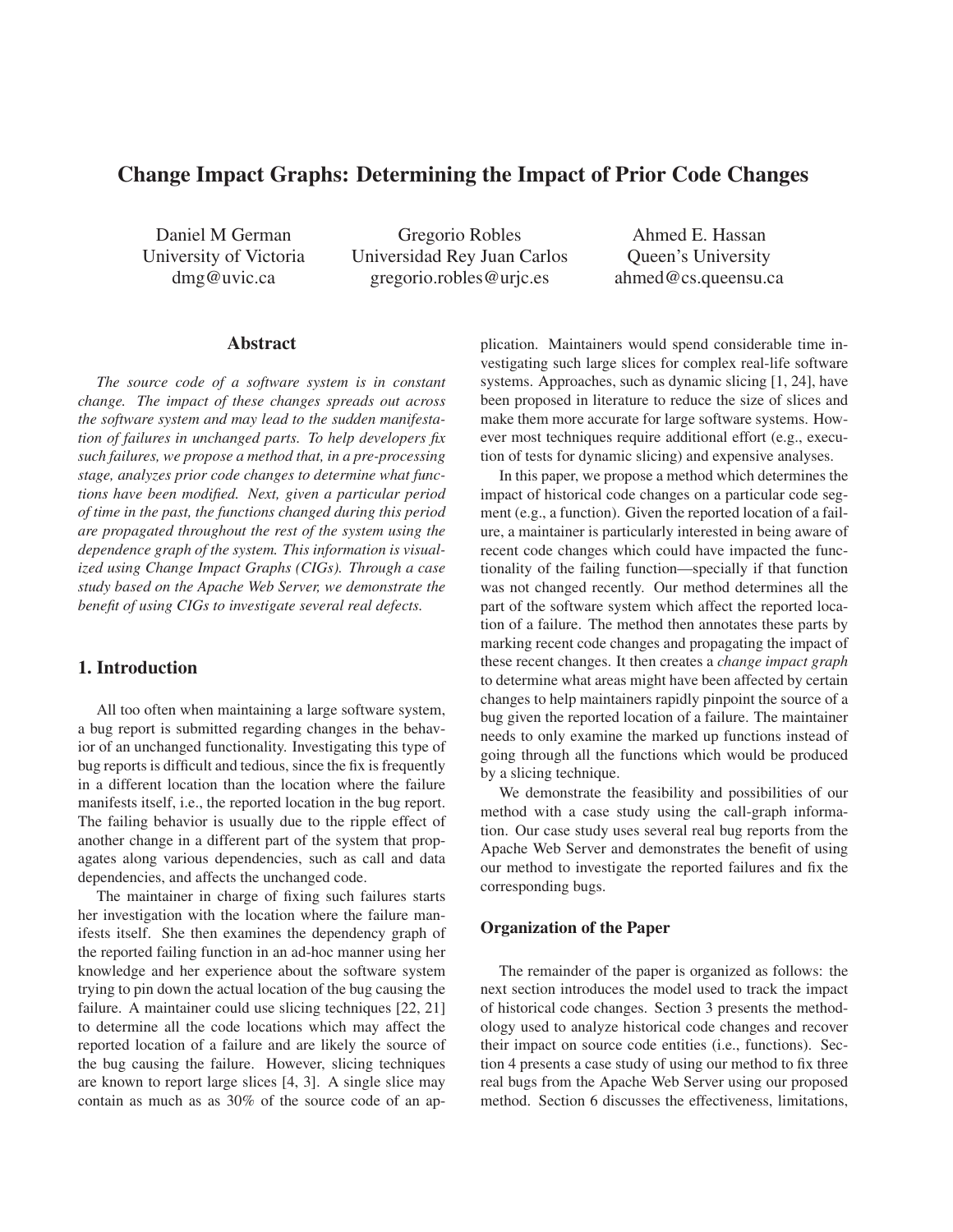and possible improvements for our method. Section 7 concludes the paper.

# **2. A model to track the impact of historical code changes**

Historical changes to a function can be modeled as a sequence where each element corresponds to the source code of the function after each particular change. Formally, for a function  $f$  we define its change history sequence as  $H_f = \langle f_0, ..., f_m \rangle$ , where  $f_i$  is the i-th instance of the function. Each element, i.e., instance of a function, can be annotated with metadata about the change such as the date of the change, the name of the developer who performed the change, and the purpose of the change.

The dependence graph of a function  $f, G(f)$ , is modeled as a directed graph. Its nodes are the functions that are reachable from  $f$  and its edges are the direct calls between any of these functions. If a function  $q$  is called from function  $f$ , the dependence graph of  $f$  contains the dependence graph of g. The dependence graph can be considered a simplified interprocedural dependence graph that only tracks function invocation and does not track in or out parameters nor variables [21]. The dependence graph of  $f$  includes any function that could be called by  $f$ , including constructors, destructors, and library functions. When a developer peruses the source code of a function  $f$ , she is not usually aware of all the contents (or the size) of this dependence graph. She is only aware of the edges that start in  $f$  (the function calls inside  $f$ ).

The dependence graph of a function  $f$  can be created at any time  $t$  (during the life of such a function). The graph is built recursively as described above, using the latest instance of every one of all the functions in the graph such that their date of modification is less or equal to  $t$ . In other words, if we want to build the dependency graph of f on Dec. 31, 2007, then we will use the latest instance of  $f$  with a date less or equal to Dec. 31, 2007. If it calls a function  $q$ then we will use the latest instance of  $g$  with a date less or equal to Dec. 31, 2007. This process will continue until the dependence graph is completed.

The dependence graph of a software system is the union of the dependence graphs of all its functions.

We illustrate our model with a simple example. Assume a C source file that has had four changes recorded as depicted in Figure 1. The change history for its functions is shown in Figure 2. The change history tracks when the functions are added, deleted or modified.

## **2.1. Propagation of prior changes**

A typical use-case involves a developer who is perusing the source code of function  $f$  at time  $t$ , and who is interested

| $C_0$                    | $C_1$                       | $C_2$                       | $C_3$                       |
|--------------------------|-----------------------------|-----------------------------|-----------------------------|
| $\overline{v}$ oid a() { | $\overline{v}$ oid a()<br>₹ | void a()                    | void $a() \{$               |
| $b()$ ;                  | $b()$ ;                     | $b()$ ;                     | $b()$ ;                     |
| $C()$ ;                  | $C()$ ;                     | $C()$ ;                     | $C()$ ;                     |
| $\mathcal{F}$            |                             | ł                           |                             |
| void $b()$ {             | void $b() \{$               | void $b() \{$               | void $b() \{$               |
| $d()$ ;                  | $d()$ ;                     | $d()$ ;                     | $d()$ ;                     |
| $e()$ ;                  | $e()$ ;                     | $e()$ ;                     | $e()$ ;                     |
| $\mathcal{F}$            |                             | ł                           |                             |
| void $c() \{$            | void $c() \{$               | void $c() \{$               | void $c() \{$               |
| $var2=1$ ;               | $var2=1$ ;                  | $var2=1$ ;                  | $var1=5$ ;                  |
| $\}$                     | ł                           | ł                           | $\left\{ \right\}$          |
| int $d() \{$             | int $d() \{$                | int $d() \{$                | int $d() \nmid$             |
| return 0;                | exit(1);                    | ext(1);                     | ext(1);                     |
| ł                        | ł                           | ł                           | ł                           |
| int $e() \leq$           | int $e() \{$                | int $e()$ $\left\{ \right.$ | int $e()$ $\left\{ \right.$ |
| $f()$ ;                  | $f()$ ;                     | return 0;                   | return 0;                   |
| ł                        |                             | ł                           | ł                           |
| int $f()$ {              | int $f()$ {                 |                             |                             |
| $var1=0$ ;               | $var1=0$ ;                  |                             |                             |
| ł                        |                             |                             |                             |
|                          |                             |                             |                             |

**Figure 1. Evolution of the source code of an example system at four different points in time. The areas affected by each change are shown in bold.**

|             | $C_0$ | $C_1$ | $C_2$ | $C_3$ |
|-------------|-------|-------|-------|-------|
| a           | А     |       |       |       |
| $\mathbf b$ | А     |       |       |       |
| $\mathbf c$ | А     |       |       | M     |
| d           | А     | M     |       |       |
| $\mathbf e$ | А     |       | M     |       |
| f           |       |       | I)    |       |

**Figure 2. Depiction of the change history for the functions of the example system. The rows correspond to the functions and the columns to the changes.** A**,** M**,** D **are, respectively,** *Added***,** *Modified* **and** *Deleted***.** exit **is not included because it is an external function.**

to know any changes that might have had an impact on the behavior of f during a particular time window  $[t_b, t_e]$  (note that the period of interest does not need to include  $t$ , e.g. the graph can be created in December with changes performed during April to May– the period of interest). To answer such a question, the dependence graph of  $f$  is computed at time  $t$ and its nodes are annotated according to any changes during the period of interest  $[t_b, t_e]$  as follows:

1. Mark all nodes in G(f) as *unaffected*.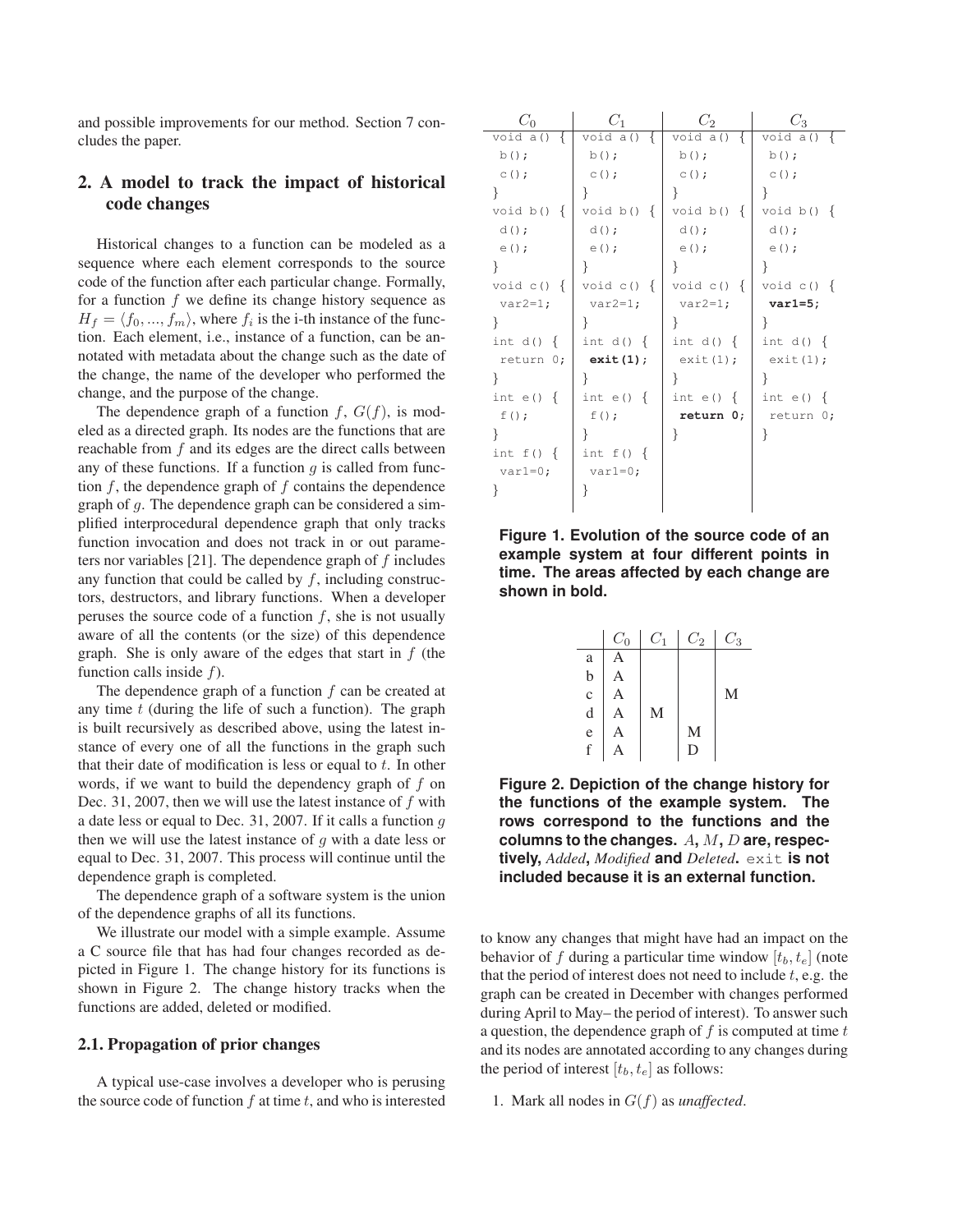

**Figure 3. Dependence graph of** a **immediately after change** C3**.**

- 2. For each node q in  $G(f)$ : if it has been added or changed during  $[t_b, t_e]$ , then annotate it as *changed*.
- 3. Repeat until the graph no longer changes:
	- for any node that is still *unaffected*, mark it as *affected* if at least one of its children is either *changed* or *affected*.

In the resulting dependence graph (which we call a *Change Impact Graph* or CIG) each node will be of one of three types:

- 1. *Unaffected*. The function nor any of the functions it can potentially call were affected by the changes.
- 2. *Changed*. The source code of the function has been changed.
- 3. *Affected*. The source code of the function has not changed, but at least one of the functions it can potentially call has changed.

Figure 4 shows the CIG for the example of Figures 1 to 3. Notice how the change in *d* and *e* is propagated to *b* and *a* (the functionality of both of these functions might been affected), but not to *c*.

## **2.2. Quantifying the impact of changes**

We define two metrics to quantify the effect of the changes during a period of interest: the *ratio of changed functions* and the *ratio of affected functions* in the CIG of a function.

• The *ratio of affected functions* is the proportion of *changed* and *affected* to total nodes in a CIG (of a function or a system). It provides an overview of the area impacted by the changes. If a set of changes have a large ratio of affected functions, then such changes have the potential to affect the functionality of a large



**Figure 4. Change Impact Graph of** a **computed using the source code immediately after** C<sup>3</sup> **but only showing the propagation of** the changes  $C_1$  and  $C_2$  (the period of inter**est includes only these two changes). Red depicts** *changed* **functions, light blue corresponds to** *affected* **functions, and white to** *unaffected* **(***changed* **will appear darker than** *affected* **in black-and-white versions of these images).**

proportion of the functions in the software system. Using our running example shown in Figure 4, the ratio of affected functions is 4/5.

• The *ratio of changed functions* is the proportion of *changed* nodes to total nodes in a dependence graph. This ratio gives an overview of the proportion of functions changed. Using our running example shown in Figure 4, the ratio of changed functions is 2/5.

In practice, the higher the ratio of affected functions is, the more areas a failure-inducing change could affect. By computing the ratio of affected functions of a potential change a developer could assess how critical a change is.

When a developer computes a CIG, she will want to minimize the ratio of affected and changed functions. She will usually work with the current version of the source code, and specify a period of interest in the past. She will want to narrow potential areas of the code that would have been affected during such changes. The longer the historical period, the higher the ratio of changed functions, making this method less effective. The major challenge of this proposed method of dependence graph annotation is to find a suitable period of interest such that the buggy change which introduced the failure (or any other interesting functionality) is within it, while minimizing the ratio of changed functions.

### **2.3. Annotating Source Code**

Dependence graphs of real systems are usually complex and difficult to read or visualize. We propose instead to annotate the source code of any function with the help of the CIG. In its most simple conception, each line of code will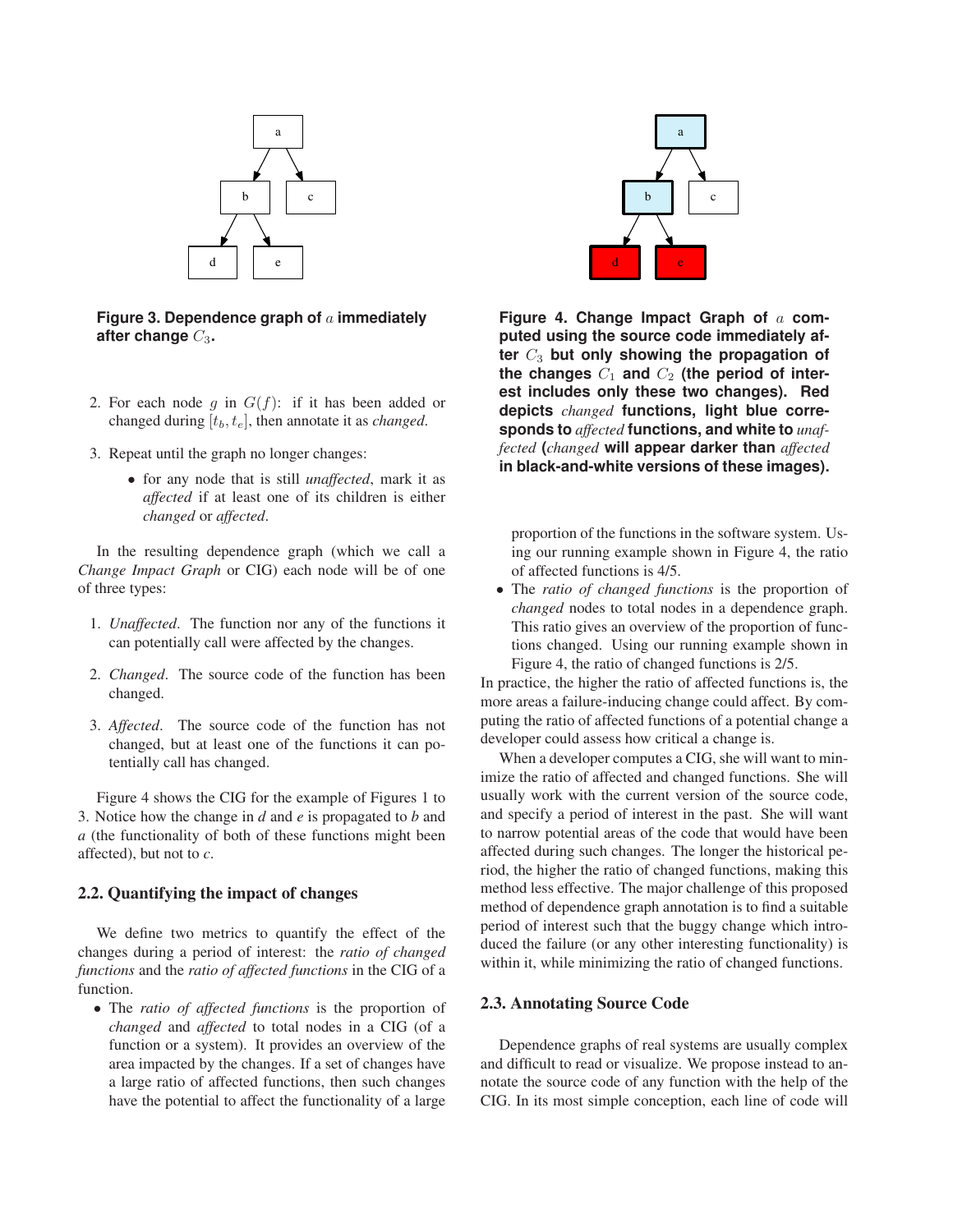be tagged if it contains a call to a function that is marked *affected* or *changed* (we call this the *impact-annotated source code*). Figure 5 shows the source code of functions a and  $b$  after change  $C3$ ; the calls for both functions have been colored according to their CIGs (for the same period of interest) as depicted in Figure 3. The color scheme is the same as the one used in the CIG*affected* functions are shown in blue, and *changed* functions in red. The color of the calls give awareness to the developer that during the period of interest there were changes that affected  $b$ , and both  $d$  and  $e$ were changed.



**Figure 5. Impact-annotated source code of functions** a **and** b **after change** C3 **for pe**riod for changes  $C_1$  and  $C_2$ . Neither function **changed during the period, but the functions they call (**d **and** e**) did change.**

Let us assume that a failure was reported in  $a()$  after  $C_2$ , and that this failure did not exist before  $C_1$ . In other words, the failure is presumed to have been caused by a bug introduced during changes  $C_1$  or  $C_2$  (or both –the graph presented in Figure 5 was created after  $C_2$  and its period of interest includes  $C_1$  and  $C_2$  only). The developer will probably start by inspecting function  $a()$ . The  $c()$  function is not likely to be the cause of the failure (it is not changed nor affected) and could be ignored (or at least presumed to have a lower probability of being the location of the bug). On the other hand, function  $b()$  is marked as affected, so it is worth exploring function  $b()$  to see if the change to one of the functions in its dependence graph has introduced the bug. The goal of highlighting affected and changed lines of code is to guide the attention of the developer towards the functions that are more likely to be responsible for a failure.

# **3. Recovering the impact of function evolution from a version control system**

In this section we present the implementation of the model described in Section 2. We assume that the source code history is stored in a version control system (such as subversion or CVS). Although we discuss our implementation within the scope of C, it is could be extended to other programming languages with minimal effort.

#### **3.1. Recovering the change histories of functions**

We use the information recorded in the version control system to compute the history of each function. Since version control systems track the evolution of a software system at the line level instead of the function and dependency level, we need to perform additional analysis and extraction in order to recover the history of code changes and the function and dependency level.

For each version of every source code file in the history of the system, including those files that have been deleted, we recover the content of each instance of each function using the following technique:

- We identify the location where the definition of a function starts. We use the exuberant  $ctags<sup>1</sup>$  tool for this purpose.
- For each function defined in a file, we look for its ending location. The end of a function is assumed to be the location of the last closing brace before the next definition. When processing C source code we do not consider macros as a definition, as macros can appear in the middle of a C function.

Using the content of each instance of a function, we can map each source control change to the particular function. However, whitespaces or comments of functions are sometimes changed. For example, PostgreSQL reformats its source code on a regular basis [9]. We do not want to consider these changes since they do not have any effect on the functionality. We developed a technique to remove comments using the mangle tool; then we re-indent the source code for each instance of a function using the indent tool.

We proceed to compare each instance of a function to its predecessor, resulting in a list of unchanged, modified, added, and deleted functions. We identify each function uniquely by the filename where it is found, and its name. This approach permits us to deal with multiply-defined functions such as local static functions.

One major challenge is the detection of functions that have been moved and/or refactored. It is interesting and valuable to have a precise picture of the history of a function, but this analysis is not required for our method. Our main goal is to provide awareness of changes, i.e., to know that the dependence graph of a function **has** changed, not necessarily **how** it has changed. Our method could be extended using one of several methods to recover renaming and refactoring, such as the ones described in [23, 14] (we discuss this issue further in section 6.4).

We annotate each instance of a function with the metadata of the change, such as the date and the developer. Finally, the change histories of each function that has been present in the system are stored in a relational database.

<sup>1</sup>ctags.sourceforge.net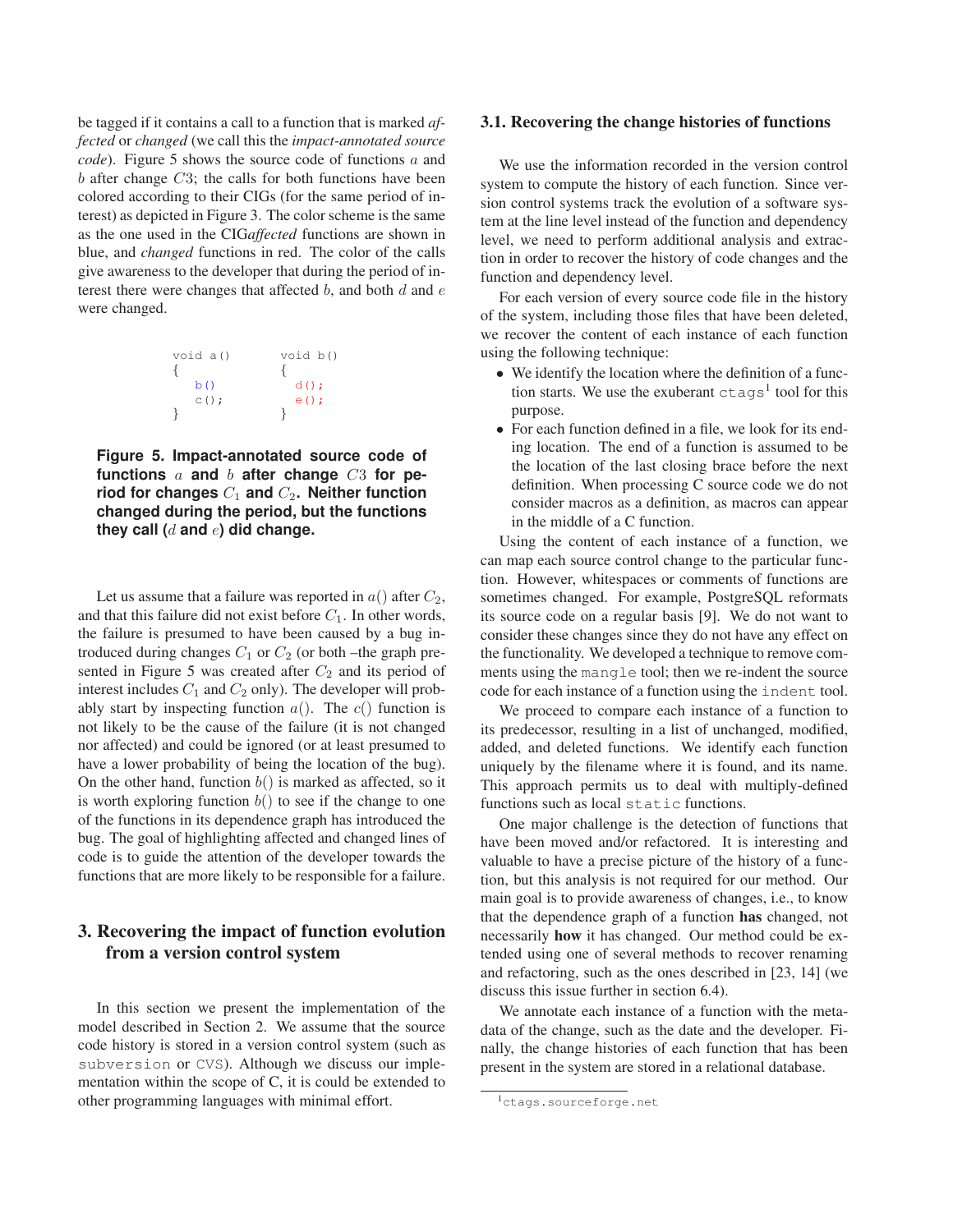### **3.2. Creating the Change Impact Graph (CIG)**

In addition to recovering the change history of each function in a software system, we need to create the CIG of the software system at any moment in time. We used the following technique to create the dependence graph at a given time:

- Using the version control system, we retrieve the source code of the project as it was at a desired time.
- For each function in each source code file, we obtain its explicit calls to other functions. We use CCFinder [13] to extract the ASTs of each source file<sup>2</sup>. From these ASTs we get the direct calls to other functions.

The CIG of any function is created and annotated using the algorithms described in Section 2.

### **4. Case Study**

We performed a case study to evaluate the feasibility of our method and to investigate its possibilities and limitations. For our study, we used the Apache Web Server version 1.3. We selected Apache for several reasons: it is a large, complex and well-known software system with a rich history and a large number of developers. In addition, its defect tracking database is publicly available.

Although version 1.3 is currently in its maintenance phase, it is still widely in use. It has approximately 86 kSLOCs and is mostly written in C. It has 8,021 commits and 29,999 revisions. A commit is a logical transaction that consists of one or more changes, i.e., revisions, to a file. More information about Apache, its community and its way of development can be found in [16]. We made a copy of its subversion repository to avoid overloading Apache's servers.

To demonstrate the usefulness of our method, we needed to identify historical code changes that resulted in the manifestation of a failure in a different area of the software system. We searched the source control system for description of changes (the commit logs) which included the words "introduced", "bug" and "PR" followed by a number. Changes which fix a bug in Apache usually include a reference to the bug in the defect system using the following syntax: PR #<number>. We located seven such changes. We selected the three most recent changes. These changes fixed the following bug reports: PRs #3130, #5389, #10090 and #10185. These reports are depicted in Table 1.

Our goal was to determine if we could use our method to identify the prior code change, which may have introduced the bug that caused the reported failure, given the location of a failure as documented in the bug report. For each failure location, we used the time of the reported failure in the bug report as the end of the time window and we explored various sizes for the time window.

**PR #3130** The PR #3130 report documents a failure which affected the mod\_autoindex module. We used the date the failure was reported (Oct 3, 1998) to construct the dependence graph of handle autoindex, the main entry point of the module. The submitter of the report claimed that the defect was not present in version 1.2.6 but occurred in every one of the 1.3.x versions. Version 1.2.6 was developed in parallel to 1.3.x (1.2 was in maintenance mode while 1.3.x was being started). This meant that we could not use the date of the release of 1.2.6 as a guideline. So, we used a period of 100 days up to the release 1.3.0 (June 1, 1998) to create the CIG of handle\_autoindex. The resulting graph, shown in Figure 6 surprised us: almost every node was marked as *changed*.

We knew that Apache 1.3 was a rehaul of Apache 1.2, but we were not expecting to see almost *every* function changed. We explored the annotated changes to the functions and found the real reason: on April 11, 1998 there was a major renaming of functions and variables in Apache<sup>3</sup>. Hence, to avoid the effect of this major change, we recomputed the graph with a period of interest between April 12 and Jun 1, 1998; at the same time we restricted the expansion of the CIG to those functions in the source code of the mod autoindex module. We presumed since the bug only affected this module, that the bug would be located inside the CIG for that module. The resulting CIG is shown in Figure 7. This graph has significantly lower ratios of changed and affected functions than the graph in Figure 6 and is more readable than the full CIG of the software system. The PR reported that the bug had been introduced during this period and was located in one of the functions marked as *changed* (make\_autoindex\_entry) in both of the CIGs.

**PR #5389** To determine the potential cause of the failure reported in this bug report, we proceeded to examine the hook uri2file function, the reported location of the failure. The hook uri2file function is one of the three entry points of the mod\_rewrite module. We chose to use a time window of seven days ending on the date of the revision that was claimed to have broken the functionality (Oct 22 to Oct 28, 1999). The CIG was computed on the day of the report (Oct 29, 1999). The resulting CIG is shown in Figure 8. Note that there are only four functions changed in the system that affect hook uri2file (which had changed as well). The bug was found to be in-

<sup>&</sup>lt;sup>2</sup>We use the tokenizer of ccfinder to extract the calls. Hence we are capable of dealing with explicit calls only.

<sup>&</sup>lt;sup>3</sup>We do not currently deal with function renames; we consider the function with the old name deleted and a one added with the new name, and the function that was modified –usually only a token replace to reflect the change in name of the called function– changed; this is an area that needs further work.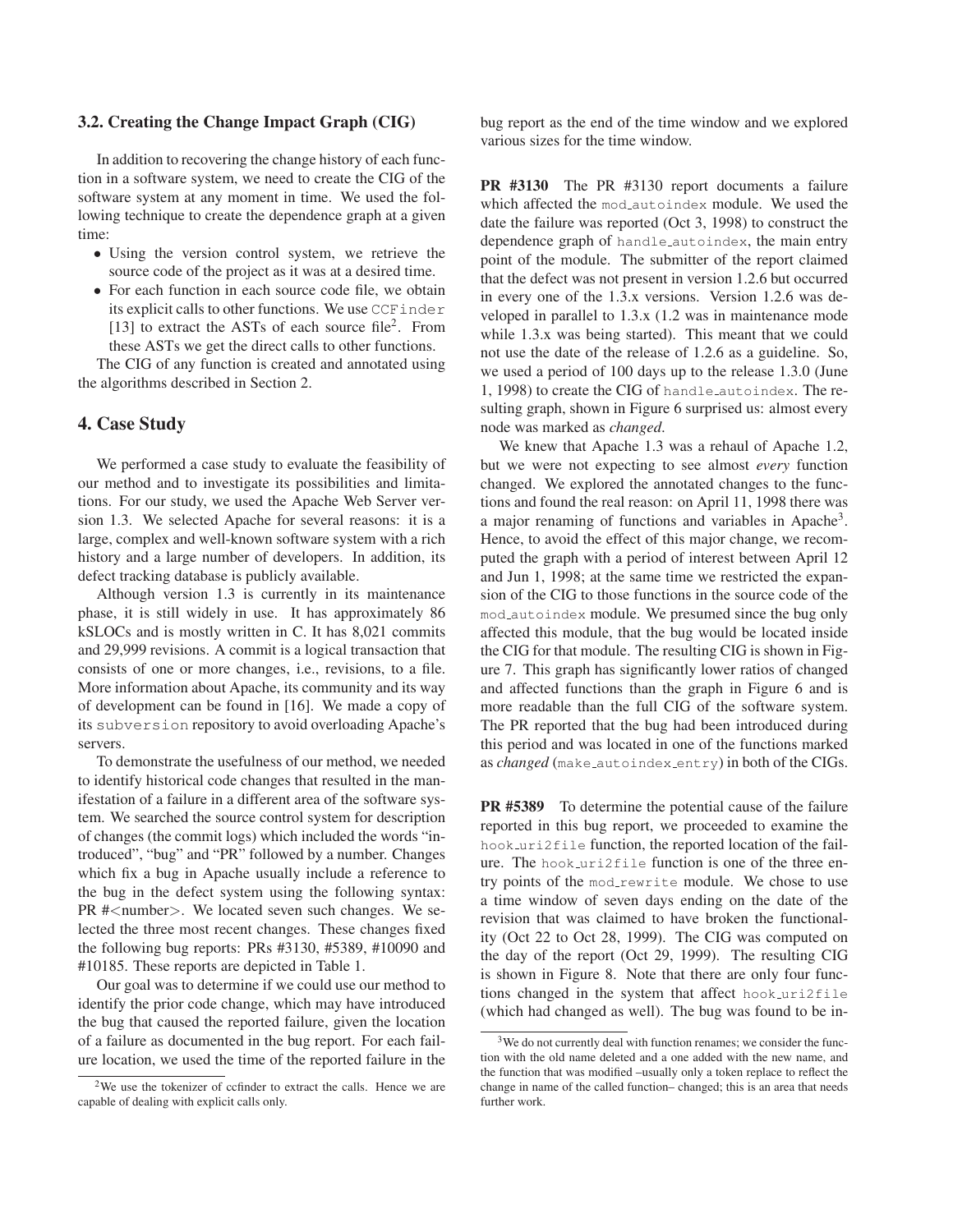| <b>Problem</b>    | Date-                     | Category                     | <b>Main description</b>                                                                                                                                                                                                                                                                                            |
|-------------------|---------------------------|------------------------------|--------------------------------------------------------------------------------------------------------------------------------------------------------------------------------------------------------------------------------------------------------------------------------------------------------------------|
| <b>Report</b>     | <b>Reported</b>           |                              |                                                                                                                                                                                                                                                                                                                    |
| #3130<br>#5389    | Oct 3 1998<br>Oct 29 1999 | mod autoindex<br>mod_rewrite | Directories have size shown as "0k" instead of "-" in Fancy Heading.<br>mod_rewrite is *SEVERELY* broken by a one-character bug intro-<br>duced in version 1.148. The bug causes the next-to-last backref sub-<br>stitution to never happen if you only have one backref, the \$1 dis-<br>appears without a trace! |
| #10090,<br>#10185 | Mar 14 2002               | mod_rewrite                  | rnd map type balancing broken; ReWriteMap MapType 'rnd' not<br>working.                                                                                                                                                                                                                                            |

**Table 1. Latest three problem reports in Apache that were solved with a commit that included the following keywords:** *log***,** *introduced* **and** *PR* **followed by a number. The date reported, category and main description come from Apache's GNATs defect system.**



**Figure 6. CIG of** handle autoindex **(depicted as a circle) on Oct 3, 1998 showing the propagated changes for the last 100 days. Almost all nodes have been changed! Looking at the logs the answer is clear: a commit on April 11, 1998 reads "THE BIG SYMBOL RENAM-ING FOR APACHE 1.3". This illustrates the main limitation of CIGs: if too many functions change most of the graph is annotated.**

side expand backref inbuffer, a function that had large sections rewritten a few days earlier, and is at a distance of two nodes from hook uri2file. Noteworthy is a change to a function in the top right (ap write) that propagates through a large proportion of the graph.

**PRs #10090 and #10185** These two bug reports documented a failure which also affected the rewrite module  $(mod$  rewrite.c). The submitter of one of these reports claimed that a change between versions 1.3.22 (Oct 12, 2001) and 1.3.23 (released Jan 24, 2002) had broken the "rand map type". The failure was reported March 14, 2002. As shown in Figure 10 only four functions of the depen-



**Figure 7. CIG of** handle autoindex **on Oct 3, 1998 showing the propagated changes for the last 45 days. The bug was found in the** make autoindex entry **function (the second red node starting from the top). For this dependence graph only functions inside the** mod autoindex.c**) file are expanded.**

dence graph of the hook uri2file function (the main entry point of the module) were changed during those two dates. One of the four functions: the rewrite rand function is the location of the bug. This change took place on Jan 20, 2002, just 4 days before the release of 1.3.23.

The impact-annotated source code of rewrite\_rand is presented in Figure 9. The error was introduced when a developer added the typecast (int) to the front of the expression; the priority of this operator applied the typecast to the denominator of the expression only. The log of this change reads: "Dispatch 26 compiler emits into oblivion. Vetting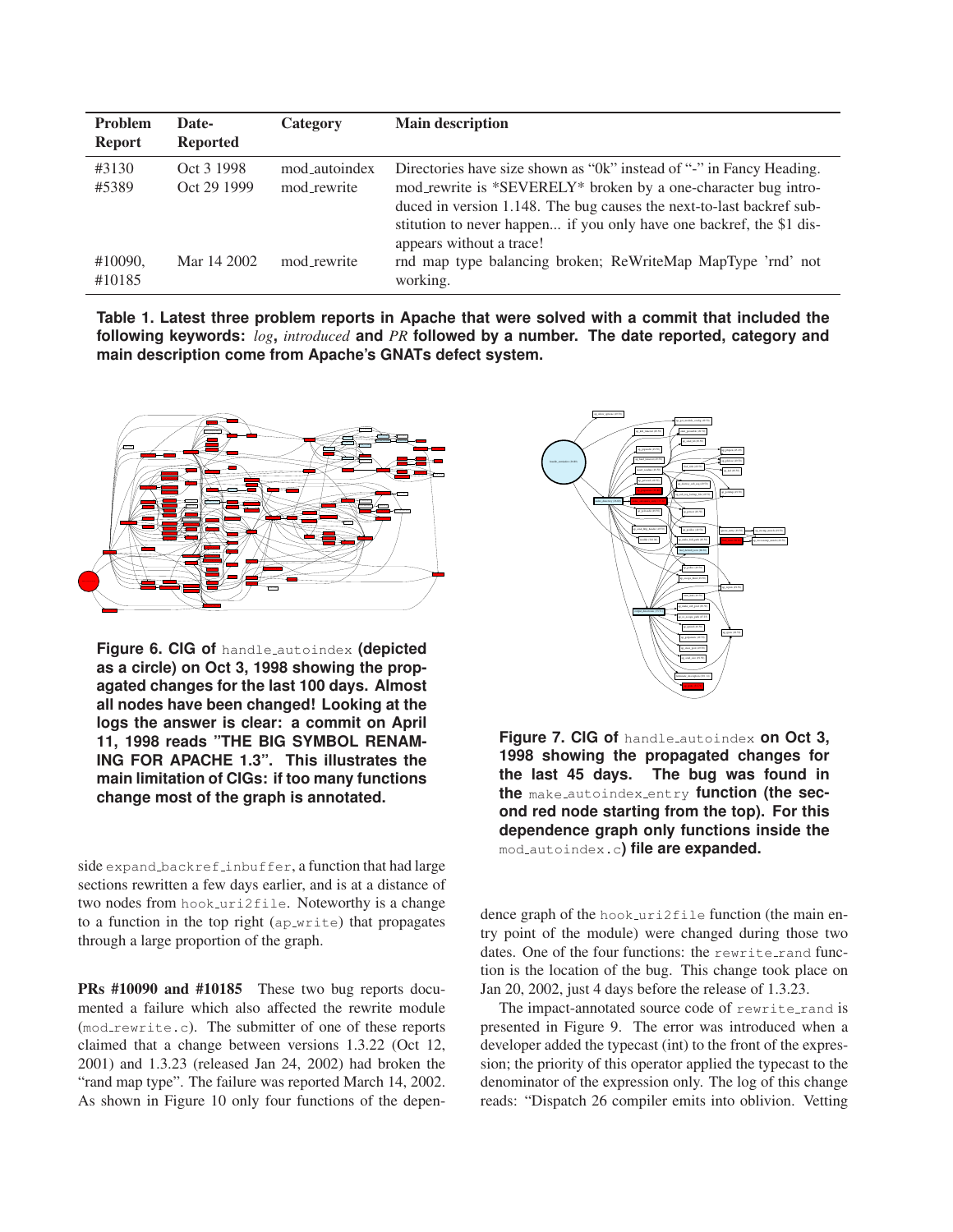

**Figure 8. CIG of** hook uri2file **on Oct 29, 1999 showing the propagated changes for the last 7 days. The failure described in PR#5389 was found in** expand backref inbuffer **(third red function from left to right).**

is desired, please post to the list if you participate. They are all blindingly obvious, but extra eyes always help. This eliminates all but the regex emits and MSVC's borked misdeclaration of FD SET.".

Changes like these are probably riskier than traditional changes because they are done in mass (26 compiler errors fixed in one change). It is clear that the developer did not fully test this change. Otherwise the bug would have been discovered almost immediately; instead it resulted in a failure almost three months after the bug was introduced.

Impact-annotations can be very useful in these situations, because people affected by any of these changes will know it and might be more inclined to check it for correctness. Otherwise, as in the case of this bug, nobody reviewed this line of code (or if it was reviewed, the reviewer failed to catch the bug).

## **5. Related Research**

Change propagation is a central activity during software development. As developers modify code to introduce new features or fix bugs, they must ensure that other parts of the software system are updated to be consistent with these new changes. For example, if the interface for a function changes, its callers have to be modified to reflect the new interface, otherwise the source code won't compile nor link.

Many hard to find bugs are introduced by developers



**Figure 10. CIG of** hook uri2file **on March 14, 2002, showing the propagated changes between Oct 12, 2001 and Jan 24, 2002. The failure described in PRs #10090 and #10185** was found in the rewrite rand function (sec**ond red function from top to bottom). In this CIG only functions in the file mod\_write.c are expanded.**

who did not notice dependencies between entities, and failed to propagate changes correctly. Our proposed method provides a practical and simple technique which mine historical code changes to help maintainers in fixing bugs caused by mis-propagation of changes.

The dangers of mis-propagating changes has been noted by many researchers. For example, Parnas tackled the issue of software aging and warned of the ill-effects of *Ignorant Surgery*, code changes done by developers with limited knowledge of the system [18]. Arnold and Bohner give an overview of several formal models of change propagation [2, 5]. The models propose several tools and techniques that are based on code dependencies and algorithms such as slicing and transitive closure [21, 22] to assist in code propagation. Rajlich proposes another formal model for change propagation [19]. In contrast, we propose a simplified practical model and implementation which developers can use to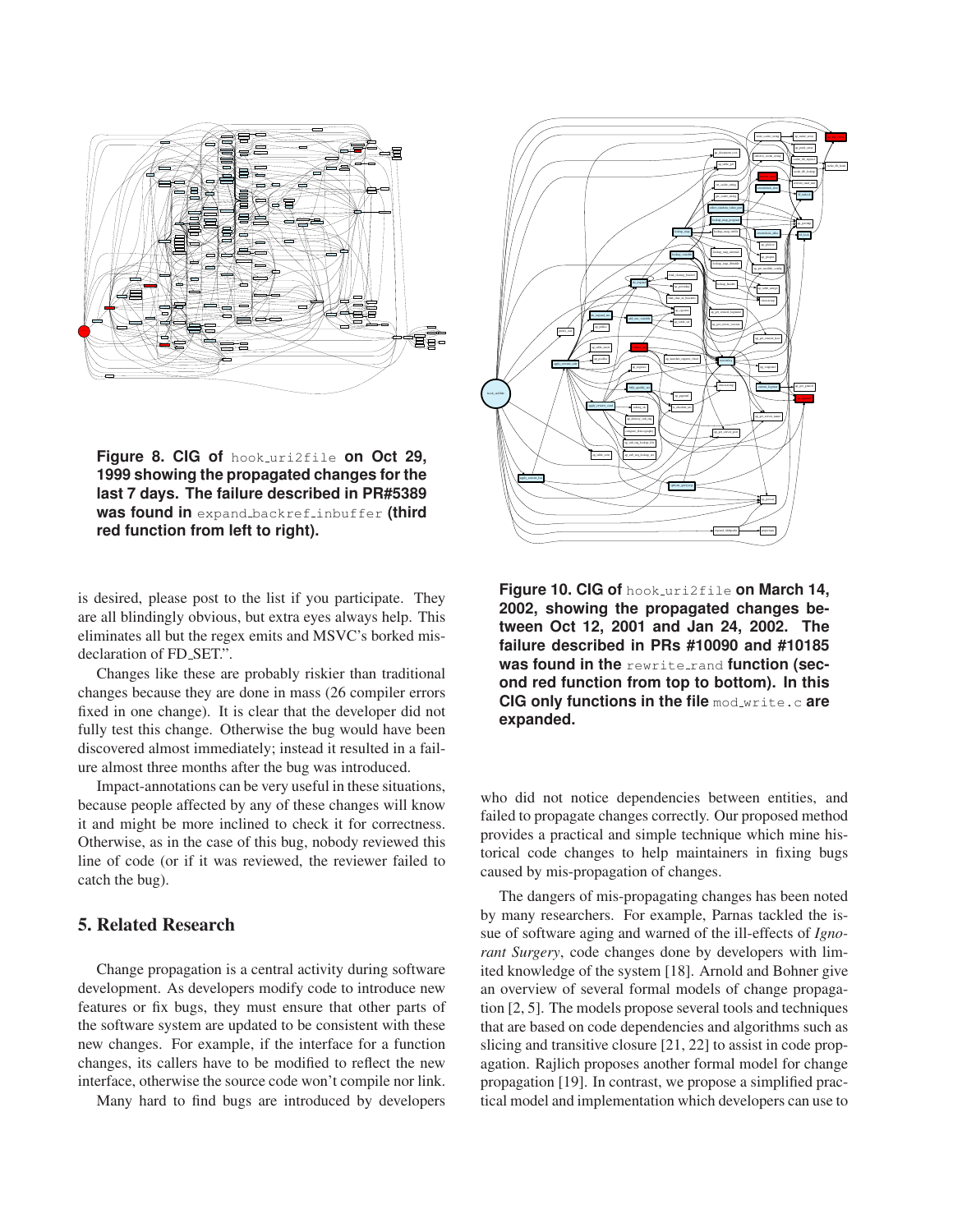```
static int rewrite_rand(int 1, int h) {
rewrite_rand_init();
 /* Get [0,1) and then scale to the appropriate range. Note that using
 * a floating point value ensures that we use all bits of the rand()
 * result. Doing an integer modulus would only use the lower-order bits
 * which may not be as uniformly random. */
 return (int)((double)(rand() % RAND_MAX) / RAND_MAX) * (h - 1 + 1) + 1;}
```
**Figure 9. Annotated source code of** rewrite rand init**. Its first source code line was not modified nor affected; the second—the cause of the failure– was modified on Jan 20, 2002, when the typecast operator** (int) **was inserted. The log of the change explains: "Dispatch 26 compiler emits into oblivion. Vetting is desired... They are all blindingly obvious, but extra eyes always help...".**

identify possible mis-propagation of changes when working on fixing bugs.

many buggy changes.

Several researchers have proposed the use of historical data related to a software system to assist maintainers of large software systems. Cubranic et al. present a tool which uses bug reports, news articles, and mailing list posting to suggest pertinent software development artifacts [7]. Chen et al. attach the comments associated with source code changes to each code statement and use these comments to index the code and help in locating the lines of code associated with a particular feature [6]. Hassan and Holt propose annotating the dependency graph of a software system with historical information to assist architecture in understanding the rationale for the current design [11]. Mockus  $et$   $al$ . use historical code changes to help identify code experts based on prior changes for a particular code segment [17]. Relative to previous work on the use of historical information we recognize the importance of historical information and we integrate the historical information into the commonly used dependency information (i.e., the dependence graph).

Much of the intuition and driving force behind our work stems by the following two related works. Graves et al. show that surprisingly most bugs are not due to complex code instead they are usually due to frequently changing code [10]. Given the location of a reported bug, our method flags statements which depend directly or indirectly on changing code. Sliwerski et al. present a procedure which identifies risky code regions using information from version history and from the bug tracking system [20]. They present an Eclipse plug-in which informs developers about the risk of a location on a statement basis. The risk is calculated based on the number of times a particular statement was part of a change that was later identified as being a buggy change. Similar to Sliwerski et al., our method helps developers identify risky parts of the code. In contrast, our definition of risk is a second-order definition: instead of identifying risky code, we identify code that depends on risky code by, for example, calling code which tends to have

# **6. Discussion**

### **6.1. Limitations**

Figures 6 and 7 computed for PR #3130 illustrate two of the major shortcomings of our method: 1) a single change can result in too many marked nodes in the dependence graph that it becomes impractical; and 2) it is sometimes not easy to determine the period of interest for which the dependence graph should be created. Table 2 gives an example of this shortcoming. The first graph had a ratio of changed functions of 81.7%, and the second had a ratio of 8.8%. The developer needs to experiment and apply her experience and insight in the selection of the period of interest. In the case study, we removed a wide change that had affected most of the functions in the system.

Systems with a very good suite of tests will benefit from CIGs. Failures are likely to be found early, making the period of observation very small. The annotations will point to the few areas of the system that are likely to have changed in such a small period.

Another method to deal with changes that affect many functions is to select only a subset of changes based on certain criteria – as described in [15]. For example, "select all commits during the period of observation except the one that renamed all symbols". The risk of using this method is that one might inadvertently skip the commit that introduced the bug which caused the reported failure. This is not an issue when one is interested only in being aware of what areas of the system have changed (and which have been affected). For example, a developer might be interested to get an idea of what areas have been affected by the changes performed by another developer; in this case the criteria is to select only the changes authored by the latter author.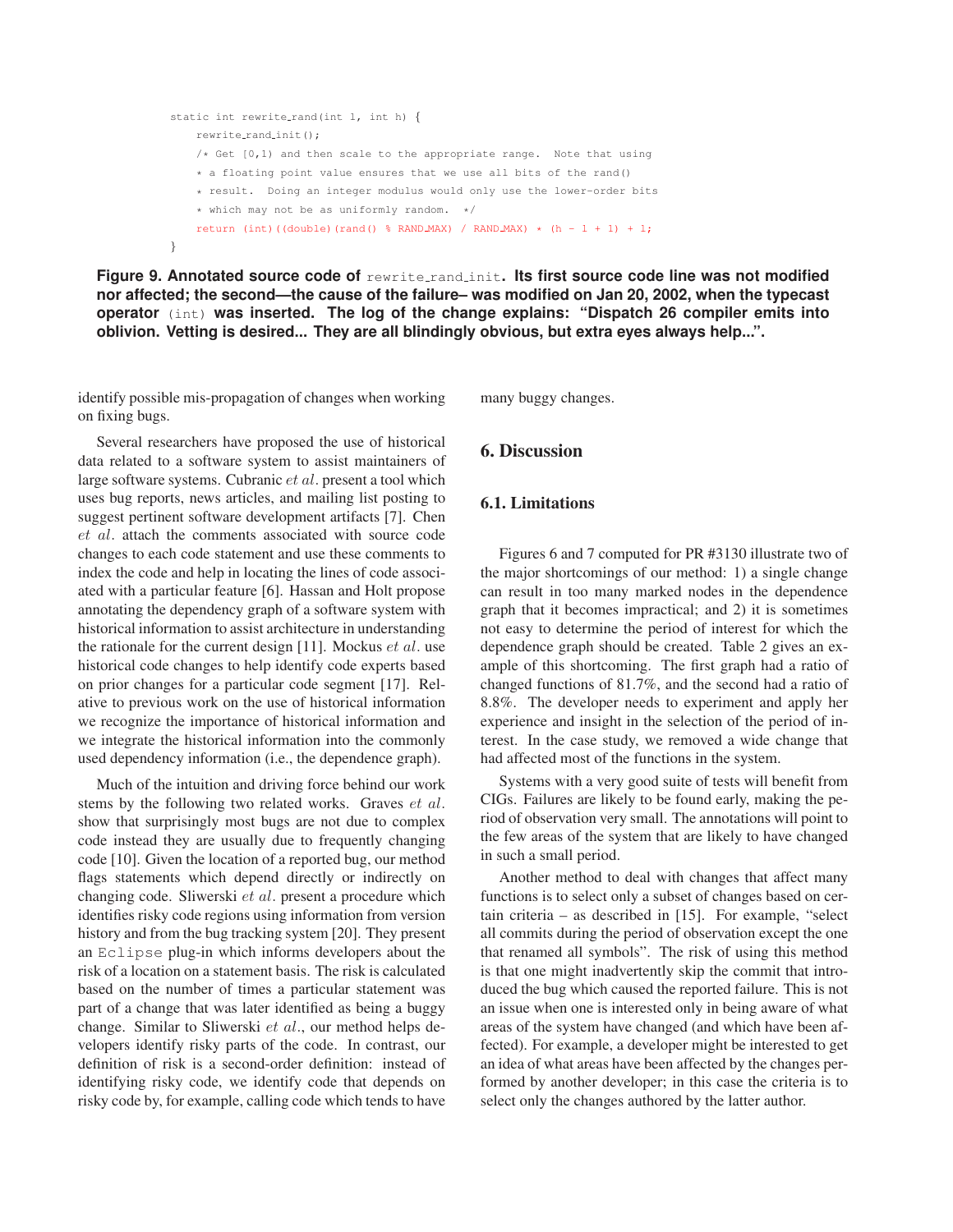### **6.2. Extraction of the Dependence Graphs**

The effectiveness of CIGs depends heavily on the quality of the extraction of the dependence graphs created from the source code of the system. In our current implementation we use a simple fact extractor that does not take into account function pointers nor polymorphic function calls. Our method to create CIGs, however, can work with any dependence graph extractor that generates a graph where functions are represented as nodes, and function calls as edges.

#### **6.3. Effectiveness of CIGs**

The examples above are too few and lack the necessary rigor to be considered a formal evaluation of CIGs. Nonetheless the examples demonstrate that dependence graphs can narrow the search space for the source of a failure by highlighting areas of the code that have changed and that might have an impact on a failing function. Table 2 shows the ratios of changed and affected functions for each of the CIGs presented in our case study. Although the CIGs are relatively large, the ratio of changed nodes is very small (as small as 2.3%) for three out of the four graphs.

However even if a graph contains few changed nodes, the number of affected nodes (functions where a failure can occur) can be large. In other words, a bug introduced in a function has the potential to present itself as a failure in many other functions.

| <b>PR</b>     | <b>Total nodes</b> | <b>Ratio</b>    | <b>Ratio</b>   |
|---------------|--------------------|-----------------|----------------|
|               |                    | <b>Affected</b> | <b>Changed</b> |
| #3130         | 142                | 88.7%           | 81.7%          |
|               | 45                 | $17.7\%$        | 8.8%           |
| #5389         | 206                | 46%             | 2.3%           |
| #10090,#10185 | 75                 | 30%             | 5.3%           |

## **Table 2. Effectiveness of CIGs for the examples presented in our case study.**

#### **6.4. Improving the tracking of a function's evolution**

Some functions are renamed, merged, split or their code cloned. We believe it will be worthwhile to track this evolution and use the resulting information in the creation of CIGs.

Similarly, the analysis we present relies on a textual comparison (comments are removed, code re-indented and then renamed). A more powerful approach would involve comparing the ASTs of the function and after the change (using methods such as [8]). Did the change affect the AST of the code? Was it a change to a constant (such as a string to be printed)? Was it a change to a token (perhaps the result of a rename of a function in the same commit). This information could be useful to include and exclude some changes when building a CIG.

### **6.5. Improving the annotations**

The *changed* functions of the dependence graph can be further annotated with a measure of the change, such as the number of LOCs changed, the difference of the complexity between before and after, a likelihood that the change is a risky one (based on the type of change, who made the change, when the change was performed, etc.). Such information can then be propagated to the callers.

## **6.6. Support for annotations during editing/debugging of source code**

The annotated source code could be computed ondemand within a typical IDE (such as Eclipse) or a debugger. In a preparation stage, the history of the project is analyzed, and the change history of each function is created. The latest dependence graph of the system is computed. At this point it is possible to incrementally continue updating the change histories of functions and the latest dependence graph as the version control system detects a new source control change. When perusing source code, the developer will select the period of interest (either by time, or by specifying two different changes). If the code being browsed has not changed (with respect to the latest version in the source control repository), the pre-computed CIGs would be used, otherwise a new one will be computed. The source code will be annotated using these CIGs.

### **6.7. Annotation of other program representations**

It is possible to apply the same annotation method to more complex program representations, such as system dependence graphs that track variables and in-and-out parameters to functions [12]. Code slicing will provide a more indepth analysis of impact of the changed code. Slicing will track indirect calls via parameters, and changes to variables, in contrast to our method which is based only on tracking function calls. Historical annotation will likely highlight small areas of a slice, making them more manageable when a developer is looking for a particular bug. The annotations of the slice could be applied dynamically by allowing the developer to change the period of observation as she finds it appropriate.

### **7. Conclusions**

All too often developers must investigate failures in functions and features that have not changed. Investigating